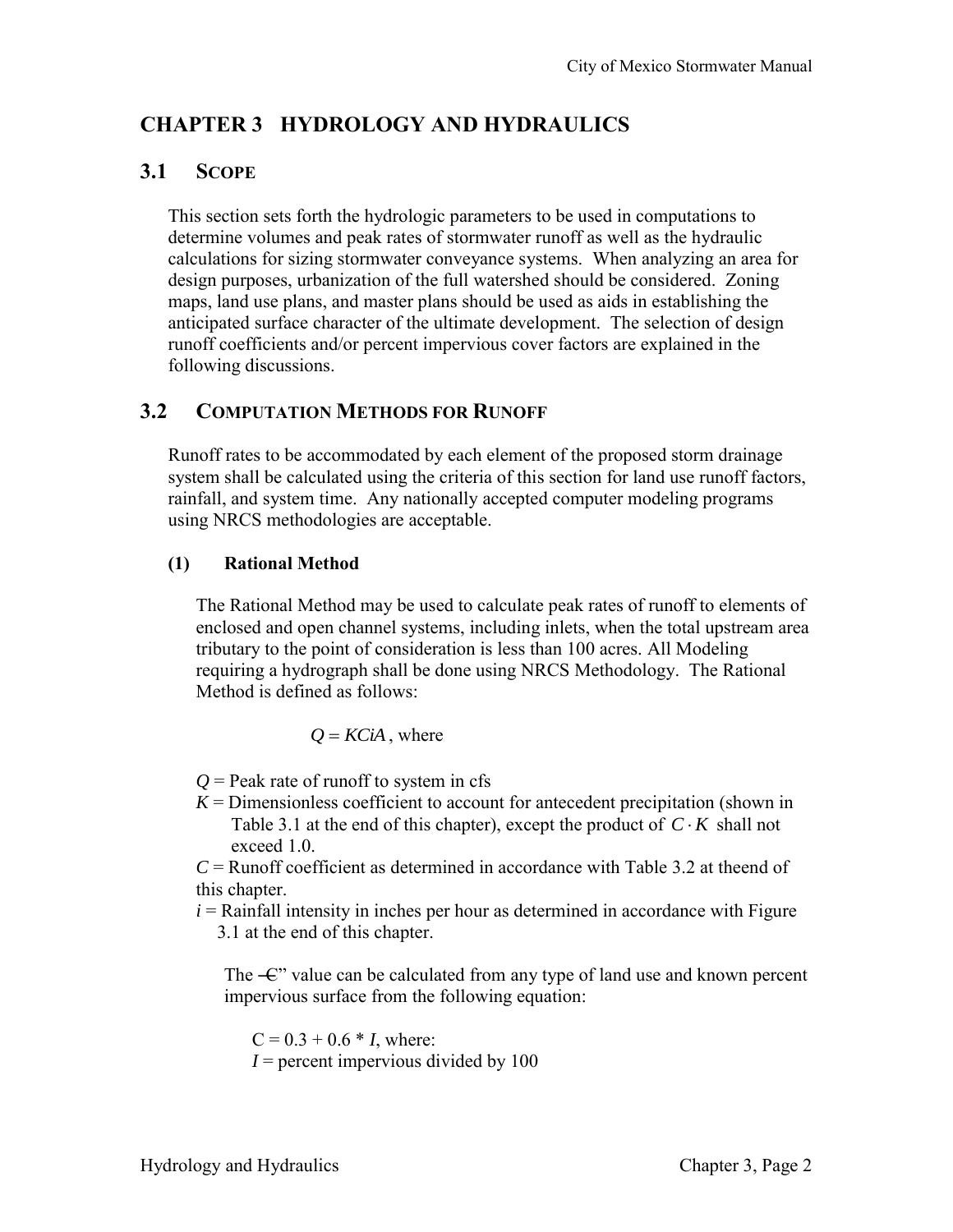#### **(2) Time of Concentration**

This calculation uses the FAA equation. The ASCE (American Society of Civil Engineers) recommends its use.

$$
T_c = \frac{1.8 (1.1 - C) L^{0.5}}{S^{0.33}}
$$

Where:

 $C =$  dimensionless runoff coefficient

 $L =$  distance traveled (in feet) from the furthest point in the watershed

 $S$  = watershed slope (in percent)

#### **(3) NRCS Unit Hydrograph Method**

 NRCS methodologies must be used for areas 100 acres or larger and for detention basin routing and may be used for areas less than 100 acres. The NRCS unit hydrograph method includes the use of the NRCS unit hydrograph, the Type II rainfall distribution, 24-hour storm duration and NRCS TR-55 or WinTR55 methodologies for calculating time of concentration and runoff coefficients with the following exception: overland flow length in the time of concentration calculation is limited to 100 feet (as established in the most current version of TR-55).

#### **A. Rainfall Depths:**

The rainfall depths for Audrain County Missouri are listed in Table 3.3 at the end of this chapter.

#### **B. Runoff Coefficients:**

**Standard Land Use/Zoning Classifications.** Runoff coefficients for various land use and zoning classifications by soil group may be found in Table 3.4 at the end of this chapter. This information is also available in TR-55 and WinTR-55, a free program available on the National Resource Conservation Service's website.

**Composite Coefficients.** For areas not listed in Table 3.4 at the end of this chapter, a composite runoff coefficient based on the actual percentages of pervious and impervious surfaces shall be used.

**Curve Number Coefficients for disturbed soils.** All Curve Numbers for disturbed soils or soils to be distributed shall be one letter greater than the Curve Number in the undisturbed condition. Disturbed soils are those that are excavated, filled, compacted, or otherwise disturbed for purposes other than just preparing for a seed bed and planted.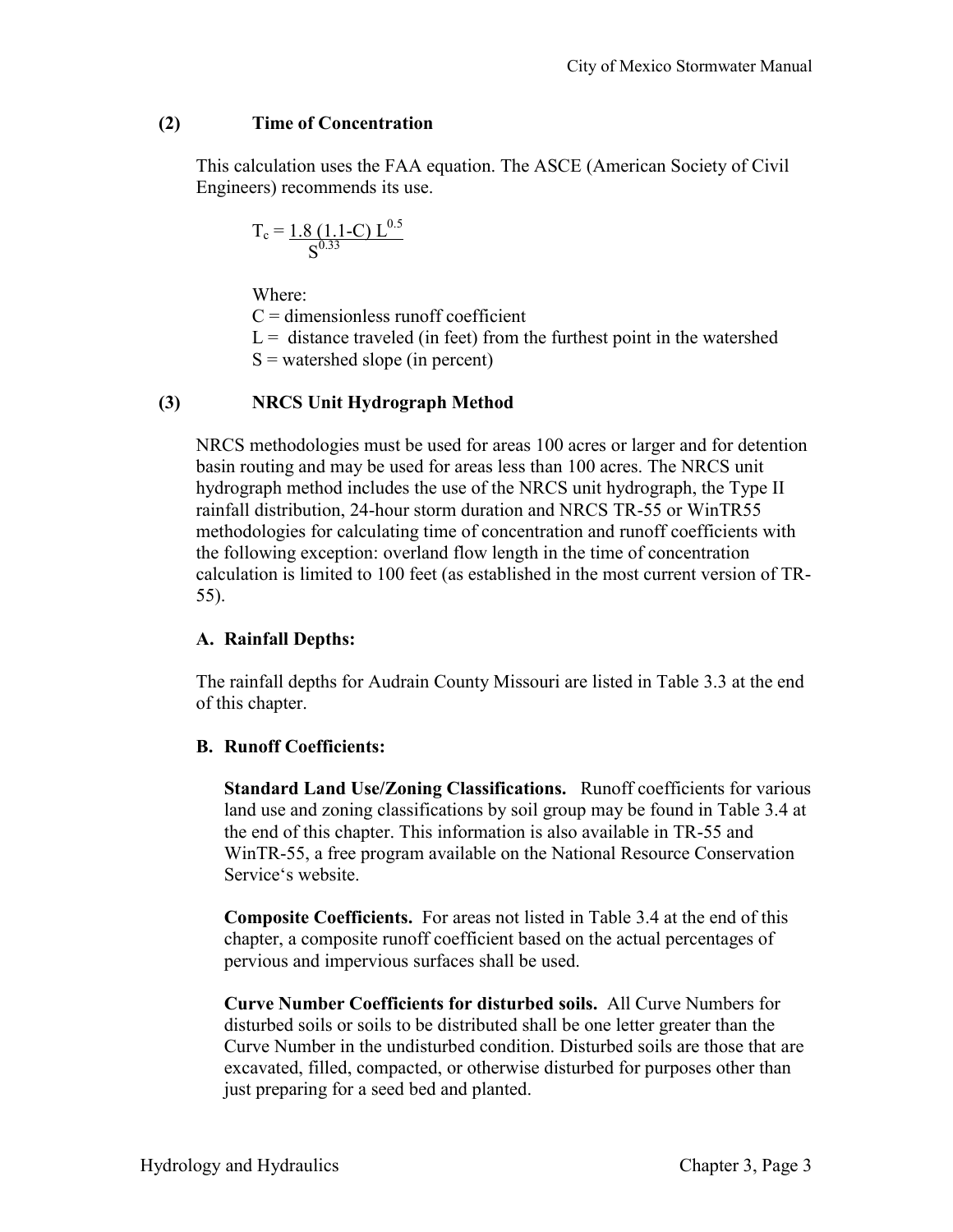#### **C. Rainfall Mass**

The NRCS Type 2, twenty-four hour rainfall distribution shall be used for all computations that employ the use of rainfall mass. That rainfall distribution is reproduced in Table 3.5 at the end of this chapter, but is usually included in most hydrologic computer software and may not need to be input into the program.

#### **D. Unit Hydrographs**

The NRCS Dimensionless Unit Hydrograph (either curvilinear or triangular) shall be the basis for computation of runoff hydrographs.

#### **E. Time of Concentration and Lag Time**

Time of Concentration for NRCS methods shall be calculated using the method described in TR-55, except that the maximum overland flow length shall be 100 feet.

**Lag Time**  $(T_L)$  is the calculated time between the maximum rainfall intensity of a storm and the point of maximum discharge on the outlet hydrograph. Lag Time is used instead of time of concentration for unit hydrograph models. It shall be calculated as  $3/5$ <sup>th</sup> the time of concentration  $(T_c)$ . The NRCS software, TR-55 and WinTR-55 calculate and apply lag time automatically. In other software the lag time may need to be calculated from Tc as indicated above and input into the program.

#### **F. Hydrograph Routing**

Routing of hydrographs through storage elements or reservoirs shall be by modified-Puls level pool routing. Routing through channels shall be by the Muskingum-Cunge method.

#### **G. Calibration and Model Verification**

All design discharge estimates should be calibrated to the extent possible using reliable gauge data, high water marks, or historical accounts. Model results should be evaluated to verify that they are reasonably conservative as compared to observed data and standard practice. Model calibration shall not be used to justify discharge estimates that are lower than those provided by the baseline unit hydrograph method, unless unusual site specific factors justify, where the hydrologic impact of such factors must be thoroughly examined and documented. Engineers shall recognize the significant uncertainty associated with design discharge estimates and provide estimates that are reasonably conservative and protective of the public interest. To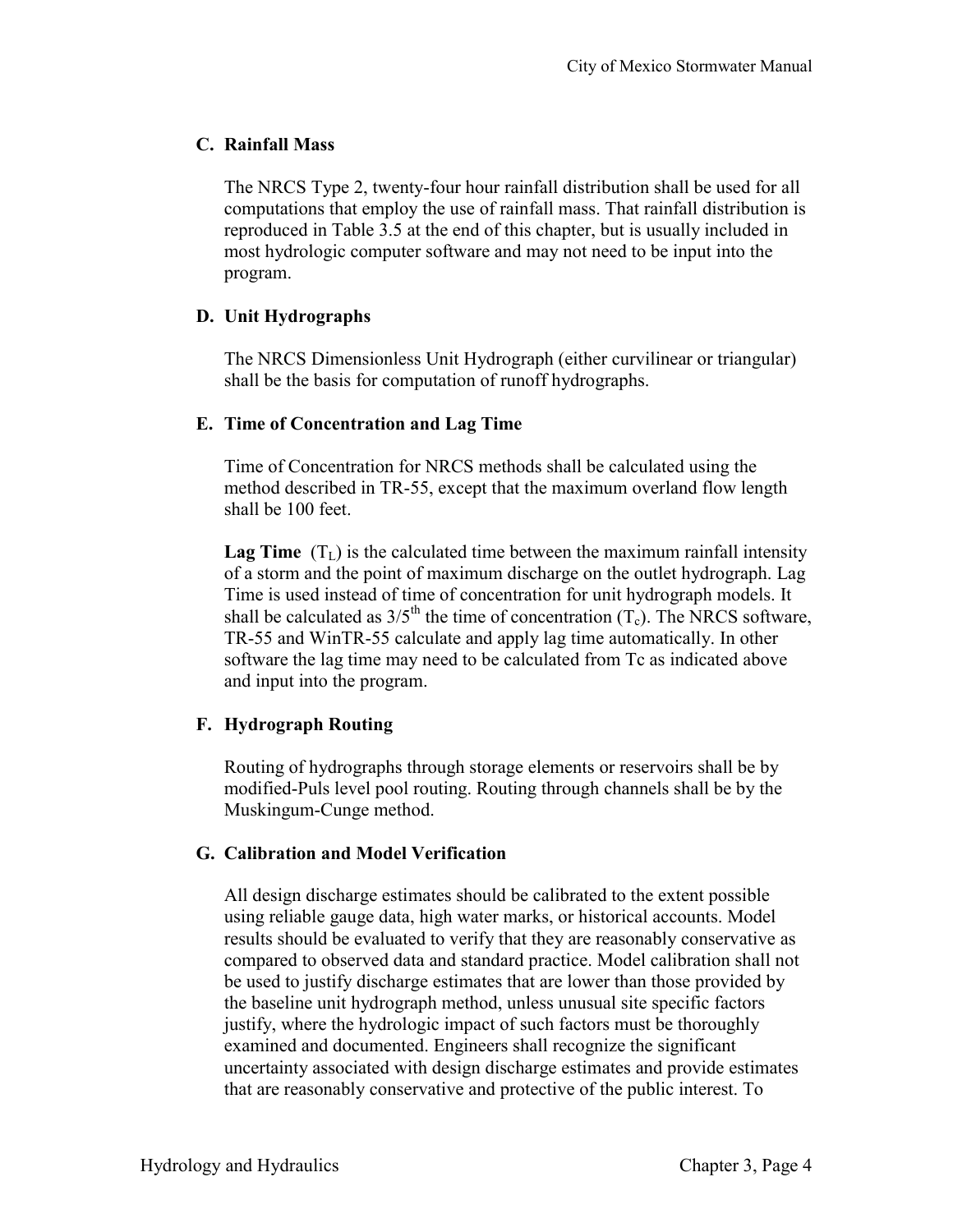permit model verification, discharge rates (expressed as absolute discharge or discharge per acre of tributary area) shall be plotted relative to tributary area and compared to regression formula results, gauge estimates, and/or known historical extremes.

#### **3.3 WATER QUALITY HYDROLOGY METHODS**

#### **(1) Water Quality Volume**

Sizing post-construction water quality BMPs properly is critical to their success. Design detention and retention water quality BMPs (such as bioretention) to capture and treat the Water Quality Volume (WQv). Design the conveyance water quality BMPs (such as vegetated swales) to handle peak discharge rate of the WQv. WQv is defined as the storage needed to capture and treat 90 percent of the average annual stormwater runoff volume. WQv is based on the Water Quality Storm and volumetric runoff coefficient and site area. The Water Quality Storm is defined as the storm event that produces less than or equal to 90 percent volume of all 24-hour storms on an annual basis. The Water Quality Storm rainfall for Audrain County is 1.3 inches.

Two methods can be used to estimate the WQv for a proposed development the Short-Cut Method and the Small-Storm Hydrology Method. Use the Short-Cut Method (Claytor and Schueler 1996) only for sites with one predominant type of cover and a drainage area less than 10 acres:

 $WQv = P * Rv$ 

Where:

| $WOv =$ |     | Water Quality Volume (in watershed inches)                  |
|---------|-----|-------------------------------------------------------------|
| $P =$   |     | Rainfall event in inches (the Water Quality Storm or other  |
|         |     | appropriate amount, with the approval of the city engineer) |
| Rv      | $=$ | Volumetric runoff coefficient = $0.05 + 0.009(1)$           |
|         |     | Where $I =$ Percent site imperviousness                     |

The Small Storm Hydrology Method (Claytor and Schueler 1996) is based on the volumetric runoff coefficient (Rv), which accounts for specific characteristics of the pervious and impervious surfaces of the drainage catchment. This method may be used for all drainage areas. Rv's used to compute the volume of runoff are identified in Table 3.6 at the end of this chapter. The Small Storm Hydrology Method is:

 $WQv = P * Weighted Rv$ 

Where: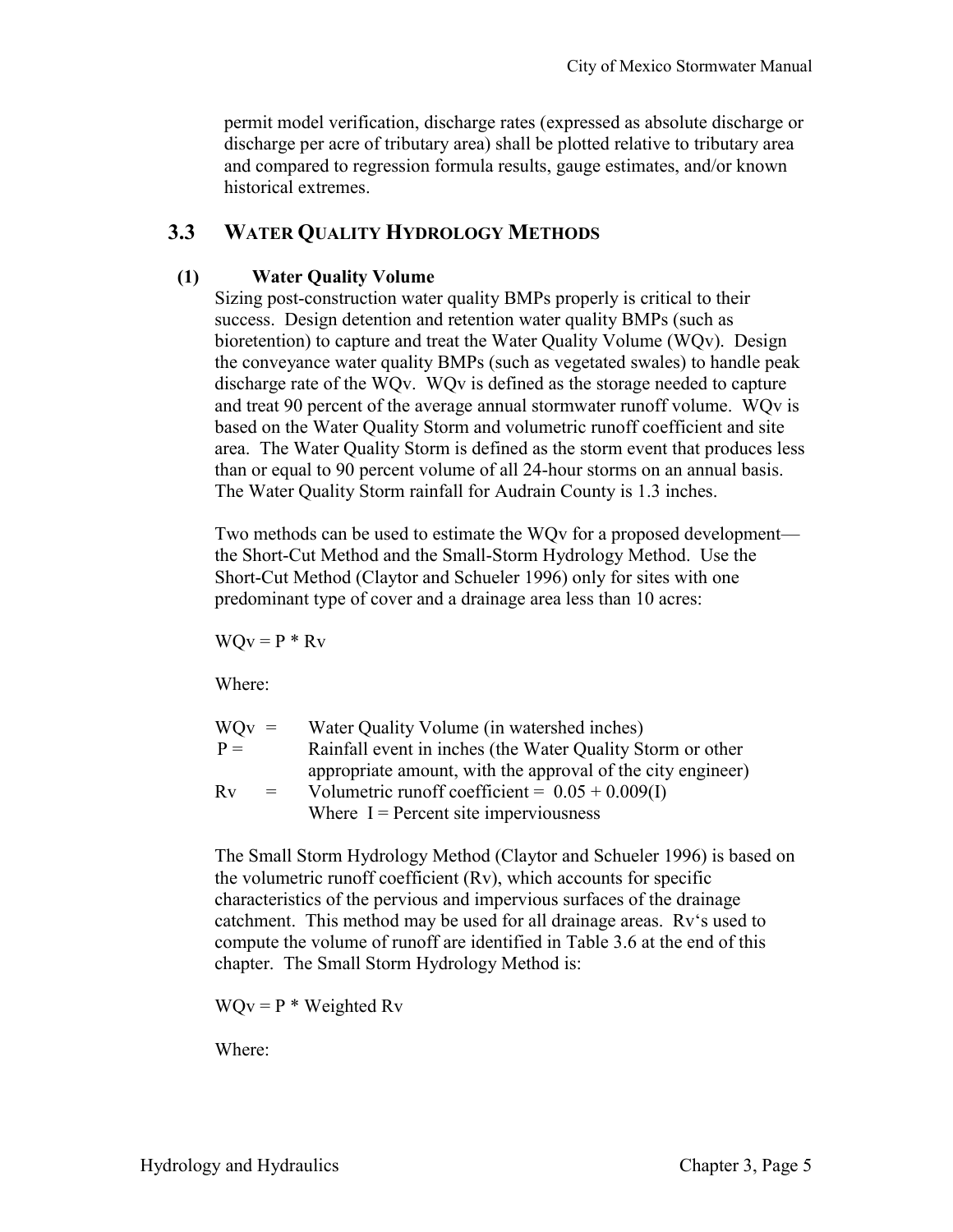|                    | Weighted Rv = $\sum (Rv1*Ac1)+(Rv2*Ac2)+ (Rvi*Aci)/Total Average$ |
|--------------------|-------------------------------------------------------------------|
| $Rv_i$<br>$=$      | Volumetric runoff coefficient for impervious cover type i         |
| $Ac_i$<br>$\equiv$ | Acreage of impervious cover type i                                |
|                    | Total Acreage $=$ Total acreage of the drainage area              |

A reduction factor may be applied to the Rv values for drainage areas with disconnected impervious surfaces. The pervious surface flow path below an impervious area must be at least twice the length of the impervious flow path and some method must be used to spread the flow to a similar width as the impervious width. The reduction factors are provided in Table 3.7 at the end of this chapter.

To convert WQv from watershed inches to volume in cubic feet:

WQv (in cubic feet) =  $[WQv$  (in watershed inches)/12]\*A

where:  $A = W \text{atershed area (in square feet)}$ 

To size a conveyance BMP correctly, calculate the peak discharge for the Water Quality Storm. Use the following procedure for estimating the peak discharge for the Water Quality Storm (Claytor and Schueler 1996):

1. Calculate a Curve Number (CN) based on the previously calculated WQv:

$$
CN = 1000/[10 + 5P + 10Q - 10(Q2 + 1.25 QP)1/2]
$$

where

P = Water Quality Storm rainfall (inches)

 $Q =$  Runoff volume (inches)—equal to WQv (watershed inches)

2. Determine Time of Concentration (Tc):

 $T_c = (L^{0.8}[(1000/CN)-9]^{0.7})/(1140 * Y^{0.5})$ 

where

 $T_c$  = Time of concentration (hours)

- $L =$  Flow length (feet)
- $CN =$  Runoff Curve Number
- $Y =$  Average watershed slope (percent)

Use a minimum of 0.1 hours for Tc.

1. Use Table 3.8 at the end of this chapter or TR-55 to determine Initial Abstraction (Ia).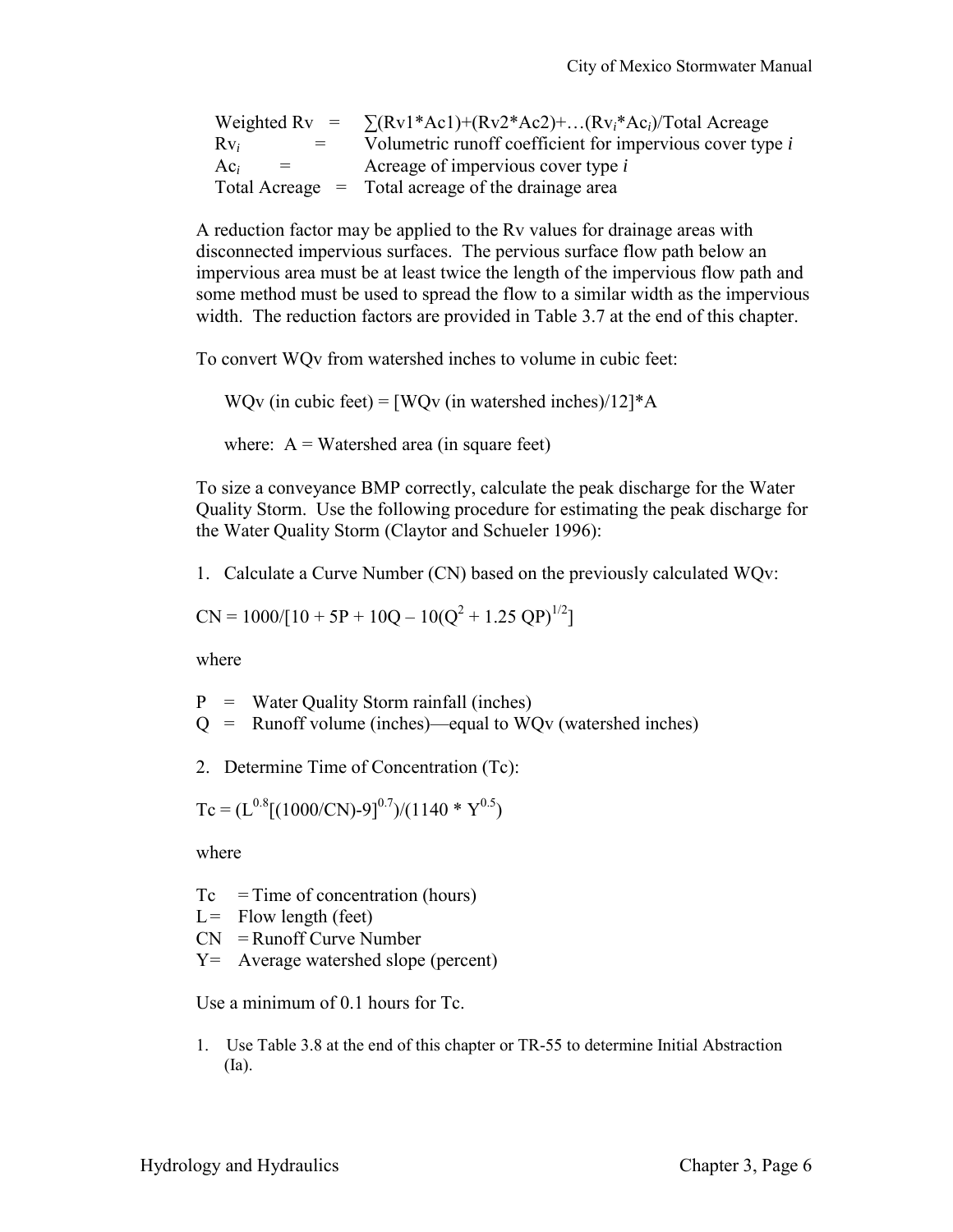**2.** Compute Ia/P and use Figure 3.2 at the end of this chapter or Exhibit 4-II in TR-55 to determine the unit peak discharge (qu) for the appropriate Tc**.** 

If Ia/P is outside of the limiting values of Figure 3.2, the limiting value should be used.

#### **Convert this value from cfs/sm/in to cfs/ac/in, multiplying by (1 square mile/640 acre).**

5. Calculate the peak discharge:

 $Qp = qu * A * WQv$ 

where

 $Qp =$  Peak discharge (cubic feet per second [cfs])

qu = Unit peak discharge (cubic feet per second/acre/inch of runoff)

 $A =$  Drainage area (acres)

WQv = Water Quality Volume (watershed inches)

For computing runoff volume and peak rate for storms larger than the Water Quality Storm, use the published Curve Number from TR-55, and follow the prescribed procedures in TR-55 or other approved methods.

#### **(2) Channel Protection Storage Volume (CPV) Channel Protection Criteria:**

The channel protection volume is defined as the volume generated by the 1 year, 24 hour storm in a site's pre-developed condition. This frequently occurring flow rate tends to govern the channel shape and condition. On larger sites and sites with high percentages of impervious area, these frequent flows can have significant impacts on the health of the local stream. Though smaller sites and lesser developed sites can have a cumulative impact, controlling these frequent flows through staged discharge can lead to small discharge orifices that become maintenance issues. For this reason, the stormwater ordinance has separate requirements based on the size and/or intensity of the development.

#### **A. Tier 1 Sites**

Tier 1 sites have less than 5 acres of land disturbance OR less than 20% postdeveloped imperviousness on the entire tract. Channel protection volume will not be calculated and moderated on these sites. However, the following more general criteria for energy and velocity management must still be met: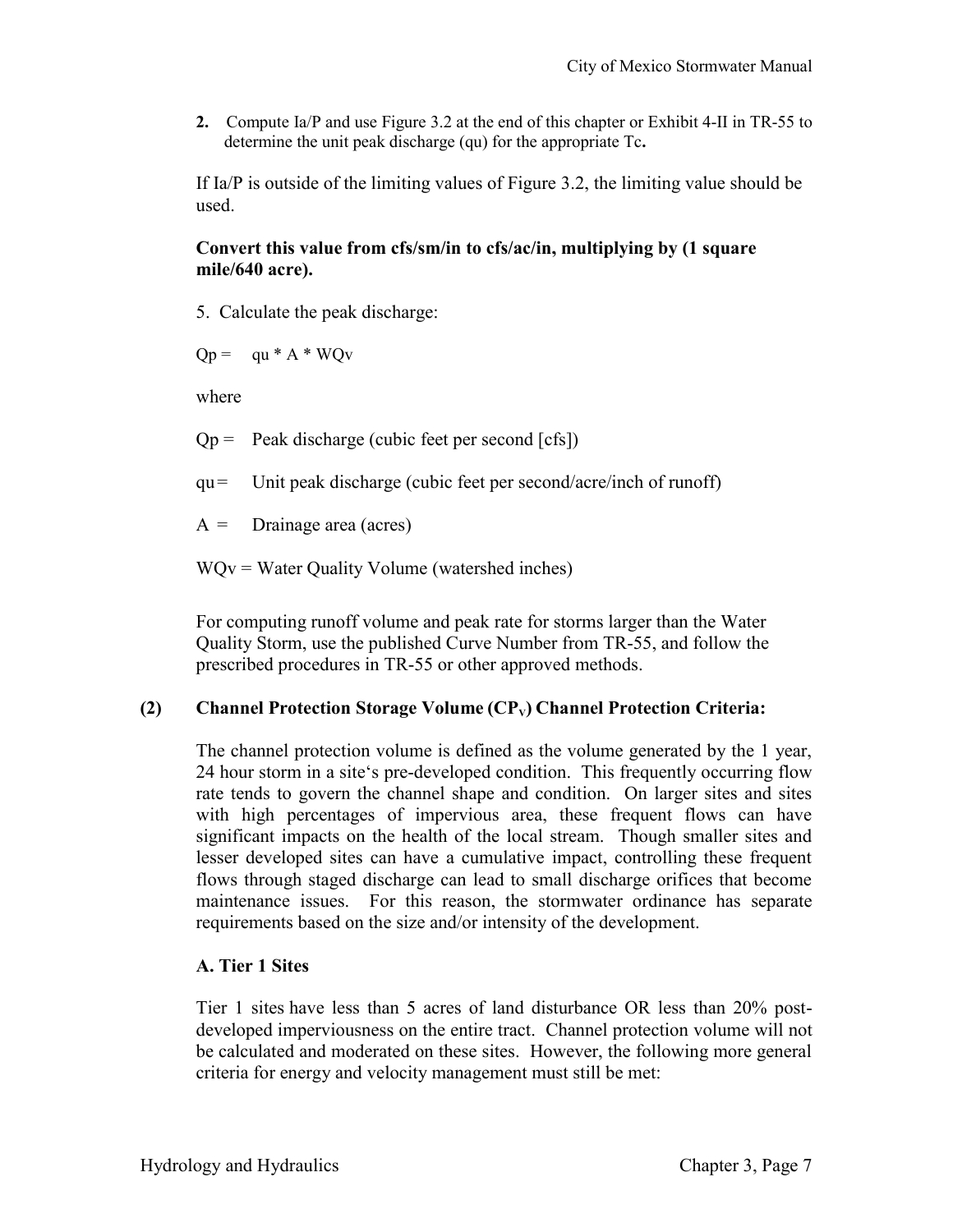- 1. Wherever practical, maintain sheet flow to riparian buffers or vegetated filter strips. Vegetation in buffers or filter strips must be preserved or restored where existing conditions do not include dense vegetation.
- 2. Energy dissipaters and level spreaders must be used to spread flow at outfalls.
- 3. On-site conveyances must be designed to reduce velocity through a combination of sizing, vegetation, check dams, and filtering media (e.g., sand) in the channel bottom and sides.
- 4. If flows cannot be converted to sheet flow, they must be discharged at an elevation that will not cause erosion or require discharge across any constructed slope or natural steep slopes.
- 5. Outfall velocities must be non-erosive from the point of discharge to the receiving channel or waterbody where the discharge point is calculated.

#### **B. Tier 2 Sites**

Tier 2 sites have greater than 5 acres of land disturbance OR greater than 20% postdeveloped imperviousness on the entire track. In addition to the standards for Tier 1 sites, Tier 2 sites must also utilize site design techniques that decrease runoff volumes and peak flows. This shall be accomplished by controlling the postdevelopment peak discharge rate to the pre-development rate for the CPv (1-year, 24 hour storm event). The release rate shall be equal to or less than the 2-year, 24-hour storm event.

A detention pond or underground vault is normally needed to meet the CPv requirement. As a basis for determining Channel Protection Storage Volume, the following assumptions may be made:

> 1. The model TR-55 (or approved equivalent) shall be used for determining peak discharge rates.

2. The rainfall depth for the five-year (20% annual chance), 24-hour storm event is 3.94 inches. Use Type II rainfall distribution.

3. The length of overland flow used in time of concentration (Tc) calculations is limited to no more than 100 feet for post project conditions.

4. CPv shall be addressed for the entire site. If a site consists of multiple drainage areas, CPv may be distributed proportionately to each drainage area. Where additional detention/retention is provide in one portion of the site to achieve the overall site's CPv storage, no one discharge point can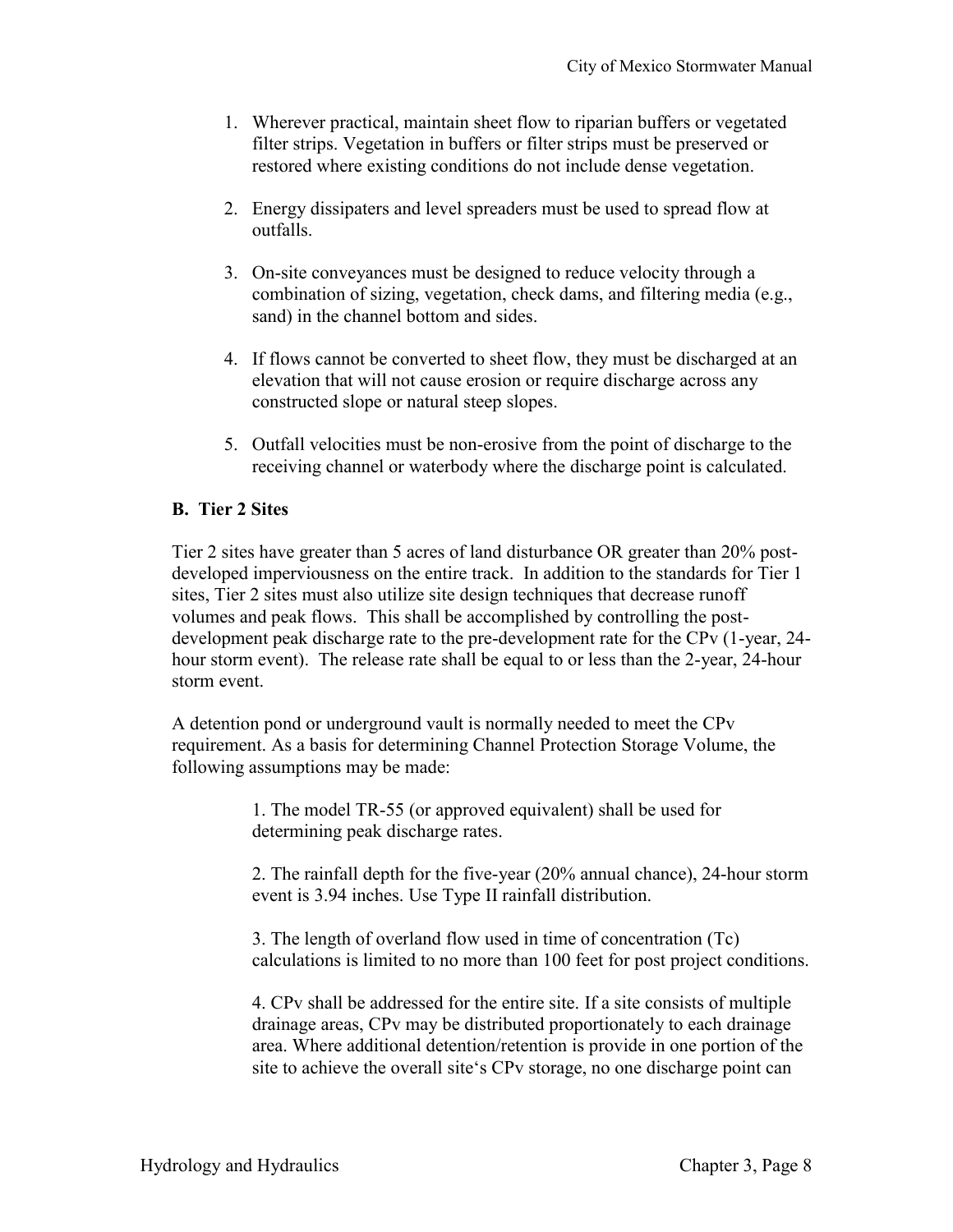release greater than the pre-developed 5 year (20% annual chance) peak discharge.

5. The stormwater storage needed for CPv may be provided above the WQv storage in stormwater ponds and wetlands; thereby meeting all storage criteria in a single facility with appropriate hydraulic control structures for each storage requirement.

6. Infiltration is not recommended for CPv control because of large storage requirements. If proven effective, appropriate and desirable however, in some rare situations it may be permissible.

### **3.4 HYDRAULIC CALCULATIONS FOR PIPES, CULVERTS, AND OPEN CHANNELS**

#### **(1) Gravity versus Pressure Flow for Enclosed Systems**

Two design philosophies exist for sizing storm drains under the steady uniform flow assumption. The first is referred to as open channel, or gravity flow design, in which the water surface within the conduit remains open to atmospheric pressure. Pressure flow design, on the other hand, requires that the flow in the conduit be at a pressure greater than atmospheric. For a given flow rate, design based on open channel flow requires larger conduit sizes than those sized based on pressure flow. While it may be more expensive to construct storm drainage systems designed based on open channel flow, this design procedure provides a margin of safety by providing additional headroom in the conduit to accommodate an increase in flow above the design discharge. Under most ordinary conditions, it is recommended that storm drains be sized based on a gravity flow criteria at full flow or near full. However, pressure flow design is allowed. As hydraulic calculations are performed, frequent verification of the existence of the desired flow condition should be made. Storm drainage systems can often alternate between pressure and open channel flow conditions from one section to another (U.S. Department of Transportation Federal Highway Administration, 1996).

A step-by-step procedure for manual calculation of the HGL using the energy loss method is presented in Section 7.5 of FHWA's Urban Drainage Design Manual (FHWA, 1996). For most drainage systems, computer methods such as HYDRA, StormCAD, CulvertMaster, SWMM, or InteliSOLVE are the most efficient means of evaluating the HGL and designing the system elements.

#### **(2) Culverts**

Culverts are classified as having either entrance or outlet control. Either the inlet opening (entrance control), or friction loss within the culvert and/or backwater from the downstream system (outlet control) will control the discharge capacity.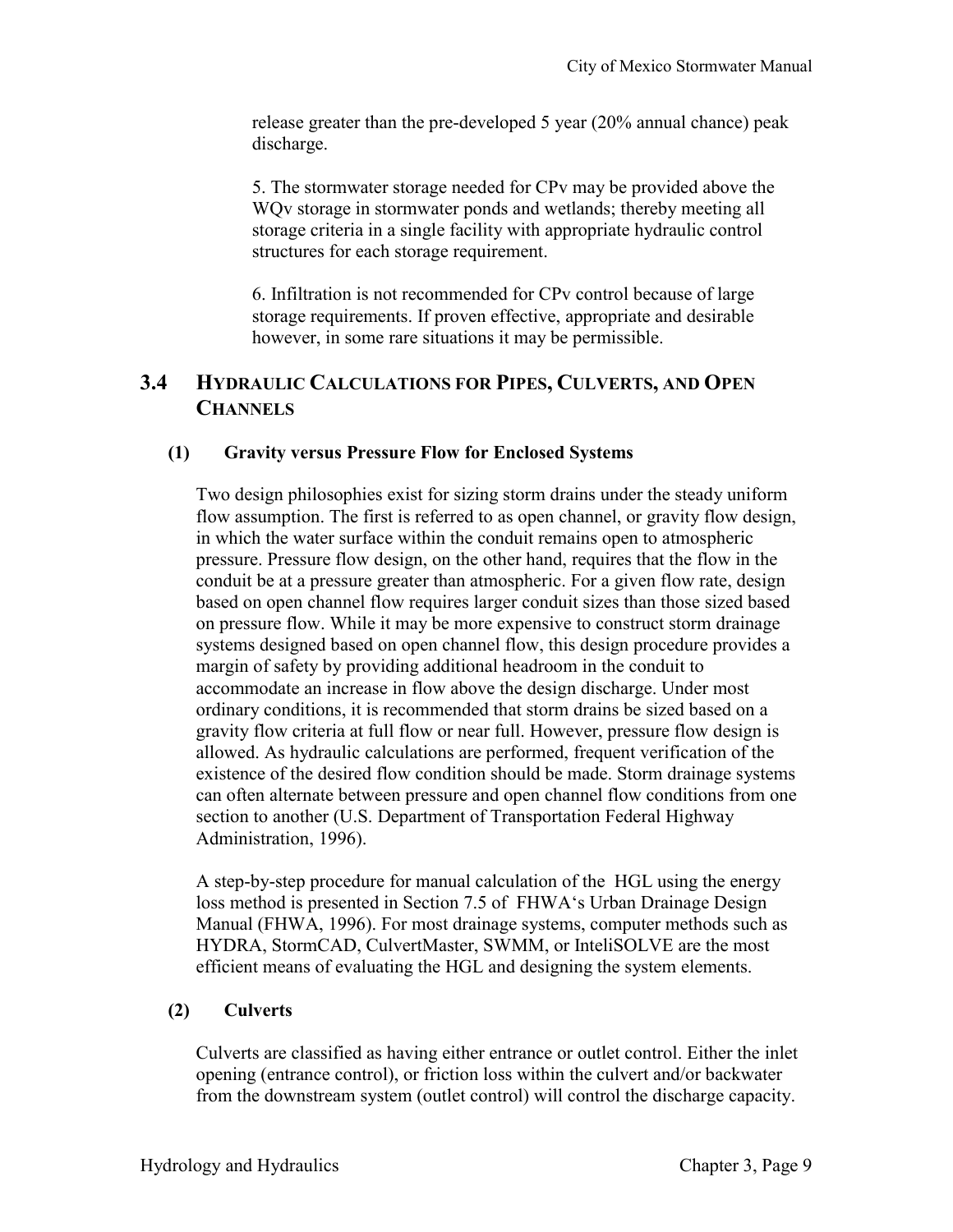Culverts must be analyzed for both types of flow. Whichever produces the highest headwater depth must be used.

#### **A. Entrance Control**

Entrance control occurs when the culvert is hydraulically short (when the culvert is not flowing full) and steep. The flow regime at the entrance is critical as the water falls over the brink (water passes from subcritical to supercritical flow). If the tailwater covers the culvert completely (i.e., a submerged exit), the culvert will be full at that point, even though the inlet control forces the culvert to be only partially full at the inlet. The transition from partially full to full occurs in a hydraulic jump, the location of which depends on the flow resistance and water levels. If the flow resistance is very high, or if the headwater and tailwater levels are high enough, the jump will occur close to or at the entrance. Design variables for culverts operating under entrance control shall be determined from Figures 3.3 through 3.9.

#### **B. Outlet Control**

If the flow in a culvert is full for its entire length, then the flow is said to be under outlet control. The discharge will be a function of the differences in tailwater and headwater levels, as well as the flow resistance along the barrel length. Design variables for culverts operating under outlet control shall be determined from Figures 3.10 through 3.16.

Alternatively, refer to the Federal Highway Administration website for these charts and more [\(www.fhwa.dot.gov/bridge/hec05.pdf\)](http://www.fhwa.dot.gov/bridge/hec05.pdf). Download applicable design manuals, reports, and FHWA hydraulics engineering software such as [Bridge Waterways Analysis Model \(WSPRO\),](http://www.fhwa.dot.gov/bridge/hyddescr.htm#hy7_wspro2001) FHWA Culvert Analysis, and HDS 5 Hydraulic Design of Highway Culverts from[:www.fhwa.dot.gov/bridge/hydsoft.htm.](http://www.fhwa.dot.gov/bridge/hydsoft.htm) HEC-RAS may also be used for culvert analysis.

#### **(3) Open Channels/Bridges**

Proper evaluation of the velocity, depth, and width of flow requires analyses of the structures and conditions that impact the flow. Boundary flow conditions upstream and downstream from the open channel system must be established. The standard-step backwater method, using the energy equation, can be used to determine the depth, velocity, and width of flow. Major stream obstructions, changes in slope, changes in cross-section, and other flow controls can cause significant energy loss. In these cases, the energy equation does not apply and the momentum equation must be used to determine the depth, velocity, and width of flow.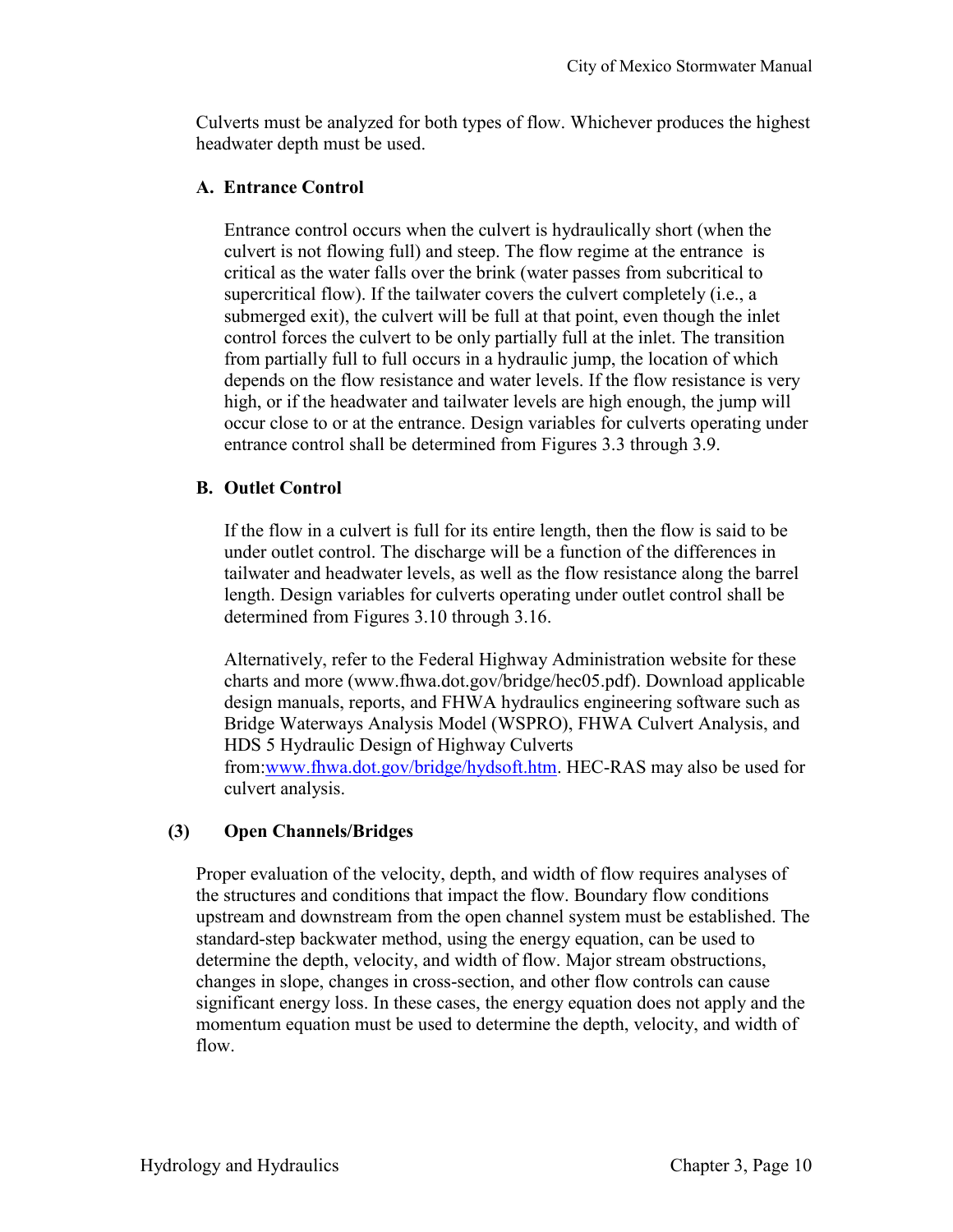Hydraulic calculations for open channels may also be made by the U.S. Army Corps of Engineer's \_HEC-RAS River Analysis System' computer programs. The HEC-RAS system is intended for calculating water surface profiles for steady and unsteady, gradually varied flow. The system can handle a full network of channels, a dendritic system, or a single river reach. HEC-RAS is capable of modeling subcritical, supercritical, and mixed flow regime water surface profiles. (Available from http://www.hec.usace.army.mil/software/hec-ras/).

#### **3.5 HYDRAULIC ANALYSIS OF SYSTEMS BY COMPUTER MODELS**

The following list provides commonly used computer programs for analyzing specific hydraulic systems. This is not an exhaustive list and alternates may be used that are widely accepted throughout the engineering industry.

#### **1. Enclosed pipe systems in gravity flow**

SWMM Transport (EPA) HYDRA (FHWA) StormCad (Haested Methods) DR3M (USGS) InteliSOLVE Hydraflow (Autodesk)

#### **2. Enclosed pipe systems in pressure flow**

SWMM EXTRAN (EPA) MOUSE (DHI) HYDRA (FHWA) StormCad (Haested Methods) InteliSOLVE Hydraflow (Autodesk)

#### **3. Culverts**

HY8 (FHWA) WSPRO (USGS) CulvertMaster (Haested Methods) HEC-RAS (USACE) Hydraflow (Autodesk)

#### **4. Open Channels and Culverts/Bridges**

HEC-RAS (USACE) WSPRO (USGS) HYCHL (FHWA) SWMM Transport and EXTRAN (EPA) DR3M (USGS) Hydraflow (Autodesk)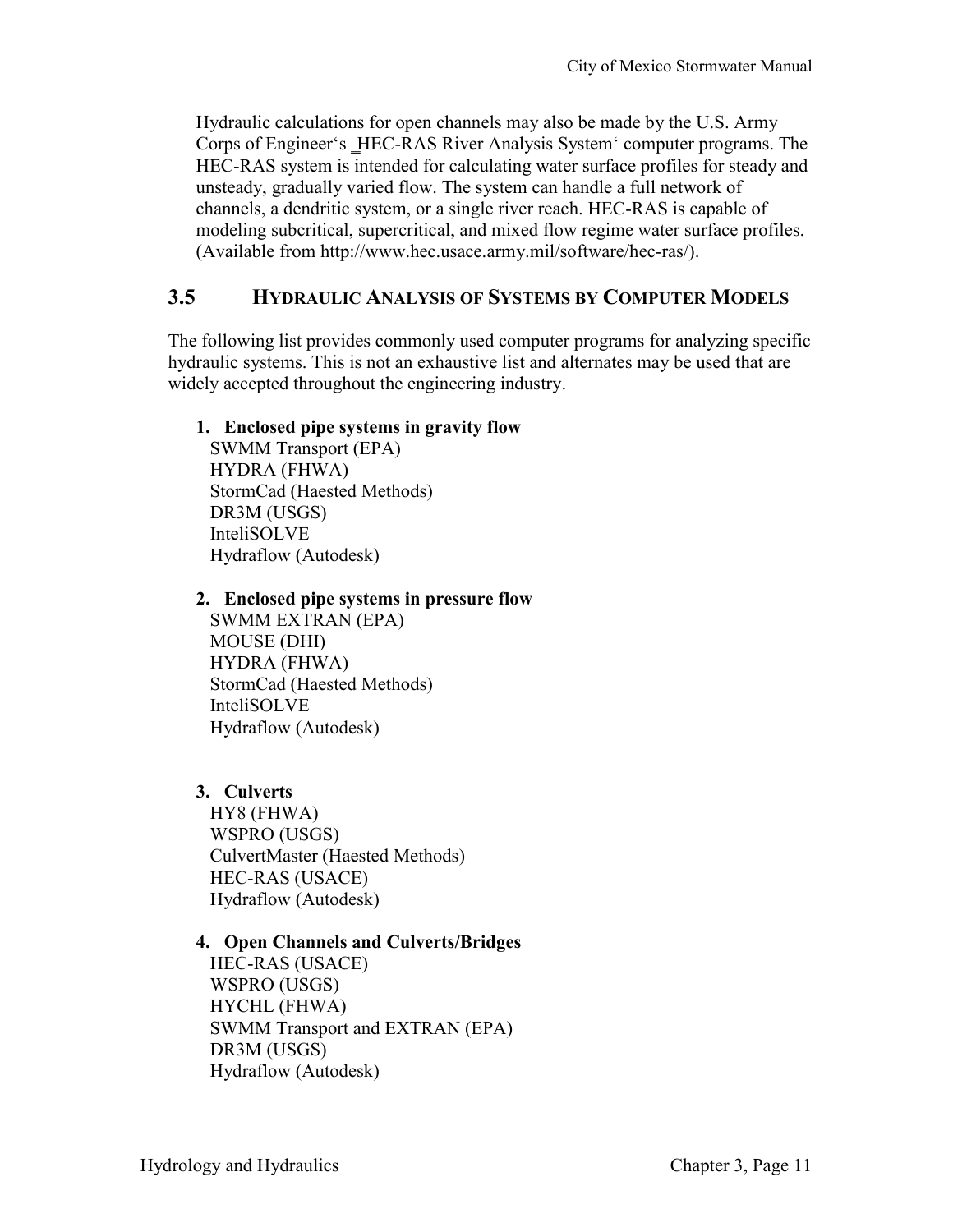| <b>Design Storm</b>                           |      |
|-----------------------------------------------|------|
| 10 year (10% annual chance) and more frequent |      |
| 25 year (4% annual chance)                    |      |
| 50 year (2% annual chance)                    | 1 າ  |
| 100 year $(1\%$ annual chance)                | ົາ ຈ |

#### **TABLE 3.1 ANTICEDENT PRECIPITATION COEFFICIENTS**

#### **TABLE 3.2 RUNOFF COEFFICIENTS BY LAND USE/ZONING**

| <b>LAND USE/ZONING</b>                | <b>AVERAGE</b><br><b>PERCENT</b><br><b>IMPERVIOUS</b> | <b>AVERAGE</b><br><b>PERCENT</b><br><b>PERVIOUS</b> | <b>RATIONAL</b><br><b>METHOD</b><br>$\mathcal{C}$ |
|---------------------------------------|-------------------------------------------------------|-----------------------------------------------------|---------------------------------------------------|
|                                       |                                                       |                                                     |                                                   |
| 1. Business                           |                                                       |                                                     |                                                   |
| Downtown Area                         | 95                                                    | 5                                                   | 0.87                                              |
| Neighborhood Areas                    | 85                                                    | 15                                                  | 0.81                                              |
| 2. Residential<br>Single-Family Areas | 35                                                    | 65                                                  | 0.51                                              |
| <b>Multifamily Areas</b>              | 60                                                    | 40                                                  | 0.66                                              |
| Churches & Schools                    | 75                                                    | 25                                                  | 0.75                                              |
|                                       |                                                       |                                                     |                                                   |
| 3. Industrial                         |                                                       |                                                     |                                                   |
| <b>Light Areas</b>                    | 60                                                    | 40                                                  | 0.66                                              |
| <b>Heavy Areas</b>                    | 80                                                    | 20                                                  | 0.78                                              |
| Parks, Cemeteries                     | 10                                                    | 90                                                  | 0.36                                              |
| Railroad Yard Areas                   | 25                                                    | 75                                                  | 0.45                                              |
|                                       |                                                       |                                                     |                                                   |
| 4. Undeveloped Areas                  |                                                       |                                                     |                                                   |
|                                       | $\boldsymbol{0}$                                      | 100                                                 | 0.3                                               |
| 5. All Surfaces                       |                                                       |                                                     |                                                   |
| Impervious: asphalt                   |                                                       |                                                     |                                                   |
| Concrete, roofs, etc.                 | 100                                                   | $\theta$                                            | 0.9                                               |
| Turf                                  | 0                                                     | 100                                                 | 0.3                                               |
| Wet detention basins                  | 100                                                   | $\overline{0}$                                      | 0.9                                               |
|                                       |                                                       |                                                     |                                                   |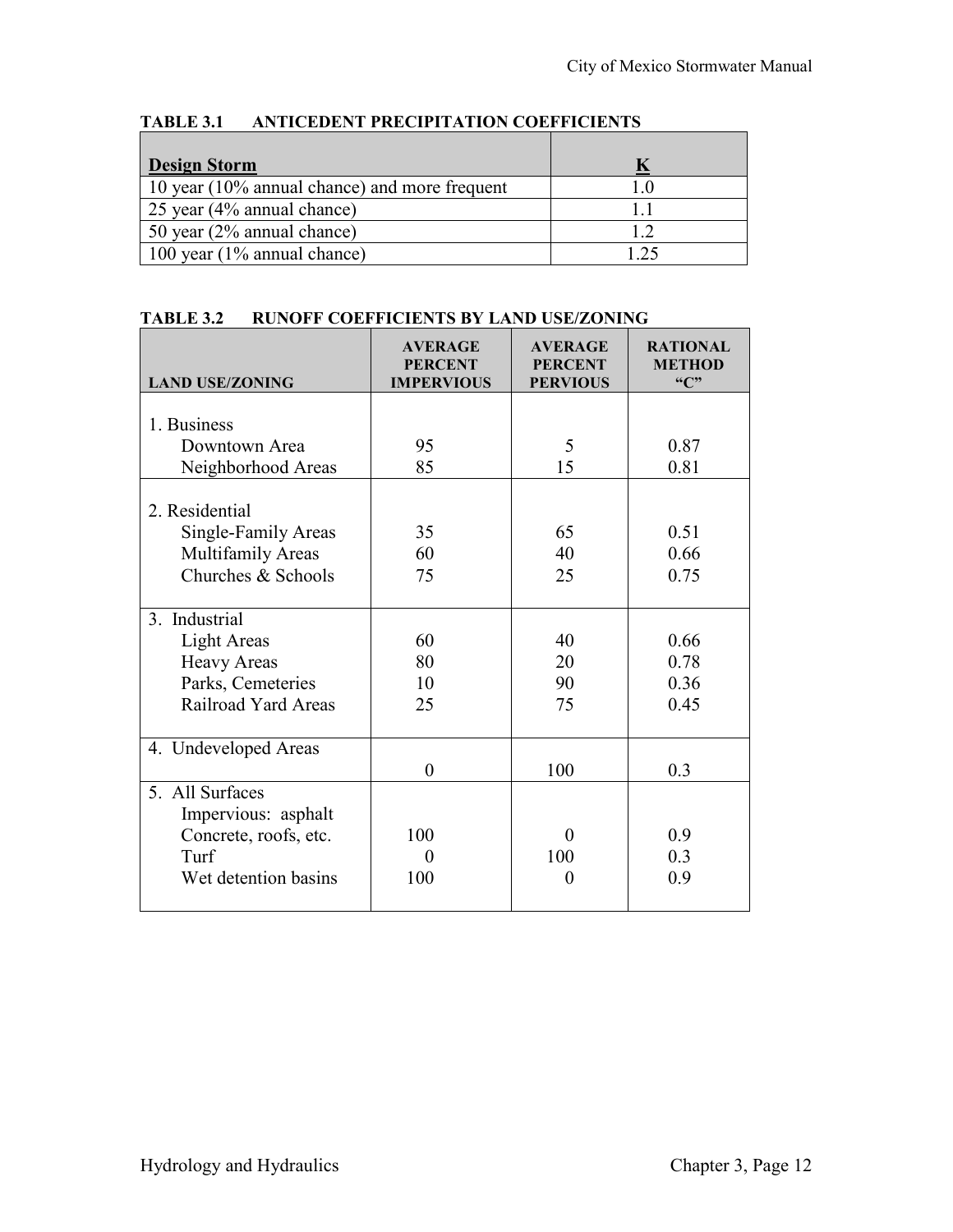|                            | % chance      |                    |
|----------------------------|---------------|--------------------|
| <b>Recurrence Interval</b> | in given year | Depth (in)/24 hour |
| 1-year storm event         | 100           | 2.5                |
| 2-year storm event         | 50            | 3.1                |
| 5-year storm event         | 20            | 3.94               |
| 10-year storm event        |               | 4.64               |
| 25-year storm event        |               | 5.60               |
| 50-year storm event        |               | 6.38               |
| 100-year storm event       |               | 7 21               |

#### **TABLE 3.3 24-HOUR RAINFALL DEPTHS FOR AUDRAIN COUNTY, MISSOURI**

From Rainfall Freuency Atlas of the Midwest: Bulletin 71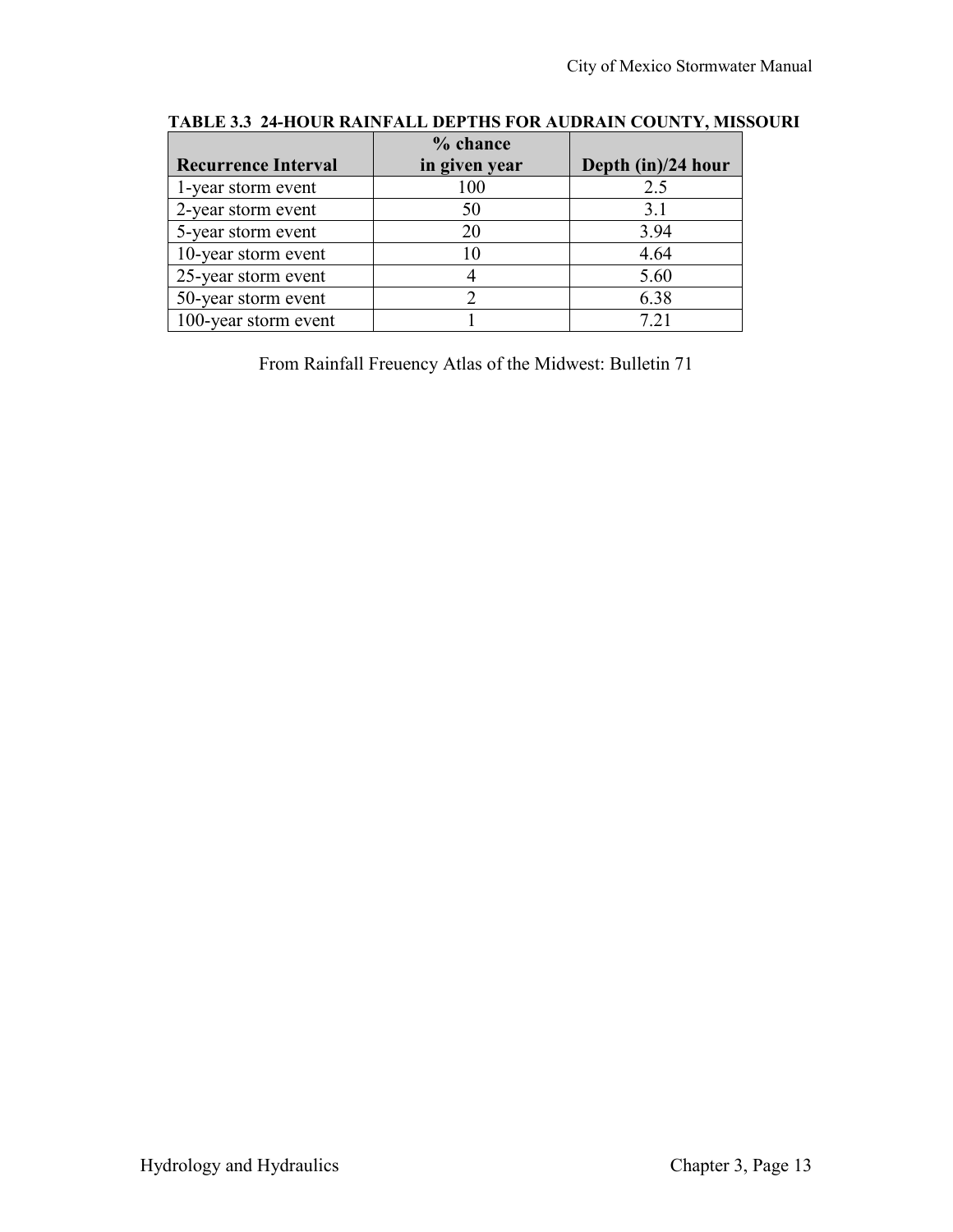| Runoff curve numbers for urban areas <sup>1</sup>    |                   |                          |    |             |    |
|------------------------------------------------------|-------------------|--------------------------|----|-------------|----|
| <b>Cover description</b>                             |                   | <b>Curve numbers for</b> |    |             |    |
|                                                      |                   | hydrologic soil group    |    |             |    |
| Cover type and hydrologic                            | Average           |                          |    |             |    |
| condition                                            | percent           | $\mathbf A$              | B  | $\mathbf C$ | D  |
|                                                      | impervious        |                          |    |             |    |
|                                                      | area <sup>2</sup> |                          |    |             |    |
| Fully developed urban areas (vegetation established) |                   |                          |    |             |    |
| Open space (lawns, parks, golf                       |                   |                          |    |             |    |
| courses, cementeries etc.) <sup>3</sup>              |                   |                          |    |             |    |
| <b>Poor condition (grass)</b>                        |                   | 68                       | 79 | 86          | 89 |
| $cover < 50\%$                                       |                   |                          |    |             |    |
| Fair (grass cover 50%-75%)                           |                   | 49                       | 69 | 79          | 84 |
| Good (grass cover>75%)                               |                   | 30                       | 61 | 74          | 80 |
| <b>Impervious areas</b>                              |                   |                          |    |             |    |
| Pavement, roof, etc.                                 |                   | 98                       | 98 | 98          | 98 |
| <b>Streets and roads</b>                             |                   |                          |    |             |    |
| Paved w/ curb (excluding                             |                   | 98                       | 98 | 98          | 98 |
| right-of-way)                                        |                   |                          |    |             |    |
| Paved w/ roadside swale                              |                   | 83                       | 89 | 92          | 93 |
| (including right-of-way)                             |                   |                          |    |             |    |
| Gravel (including right-of-                          |                   | 76                       | 85 | 89          | 91 |
| way)                                                 |                   |                          |    |             |    |
| Dirt (including right-of-way)                        |                   | 72                       | 82 | 87          | 89 |
| <b>Urban Districts</b>                               |                   |                          |    |             |    |
| <b>Commercial and business</b>                       | 85                | 89                       | 92 | 94          | 95 |
| <b>Industrial</b>                                    | 72                | 81                       | 88 | 91          | 93 |
| Residential districts by avg. lot                    |                   |                          |    |             |    |
| size                                                 |                   |                          |    |             |    |
| 1/8 acre or less                                     | 65                | 77                       | 85 | 90          | 92 |
| $1/4$ acre                                           | 38                | 61                       | 75 | 83          | 87 |
| $1/3$ acre                                           | 30                | 57                       | 72 | 81          | 86 |
| $1/2$ acre                                           | 25                | 54                       | 79 | 80          | 85 |
| 1 acre                                               | 20                | 51                       | 68 | 79          | 84 |
| 2 acre                                               | 12                | 46                       | 65 | 77          | 82 |
| $\overline{De}$ veloping urban areas                 |                   |                          |    |             |    |
| <b>Newly graded areas</b>                            |                   |                          |    |             |    |
| (pervious areas only, no                             |                   | 77                       | 86 | 91          | 94 |
| vegetation) $4$                                      |                   |                          |    |             |    |

# **TABLE 3.4 NRCS RUNOFF COEFFICIENTS**

**From USDA, TR-55, Urban Hydrology for Small Watersheds, 1986** 

<sup>1</sup>Average runoff condition, and Ia=0.2S.

<sup>2</sup>The average percent impervious area shown was used to develop the composite CN's. Other assumptions are as follows: impervious areas are directly connected to the drainage system, impervious areas have a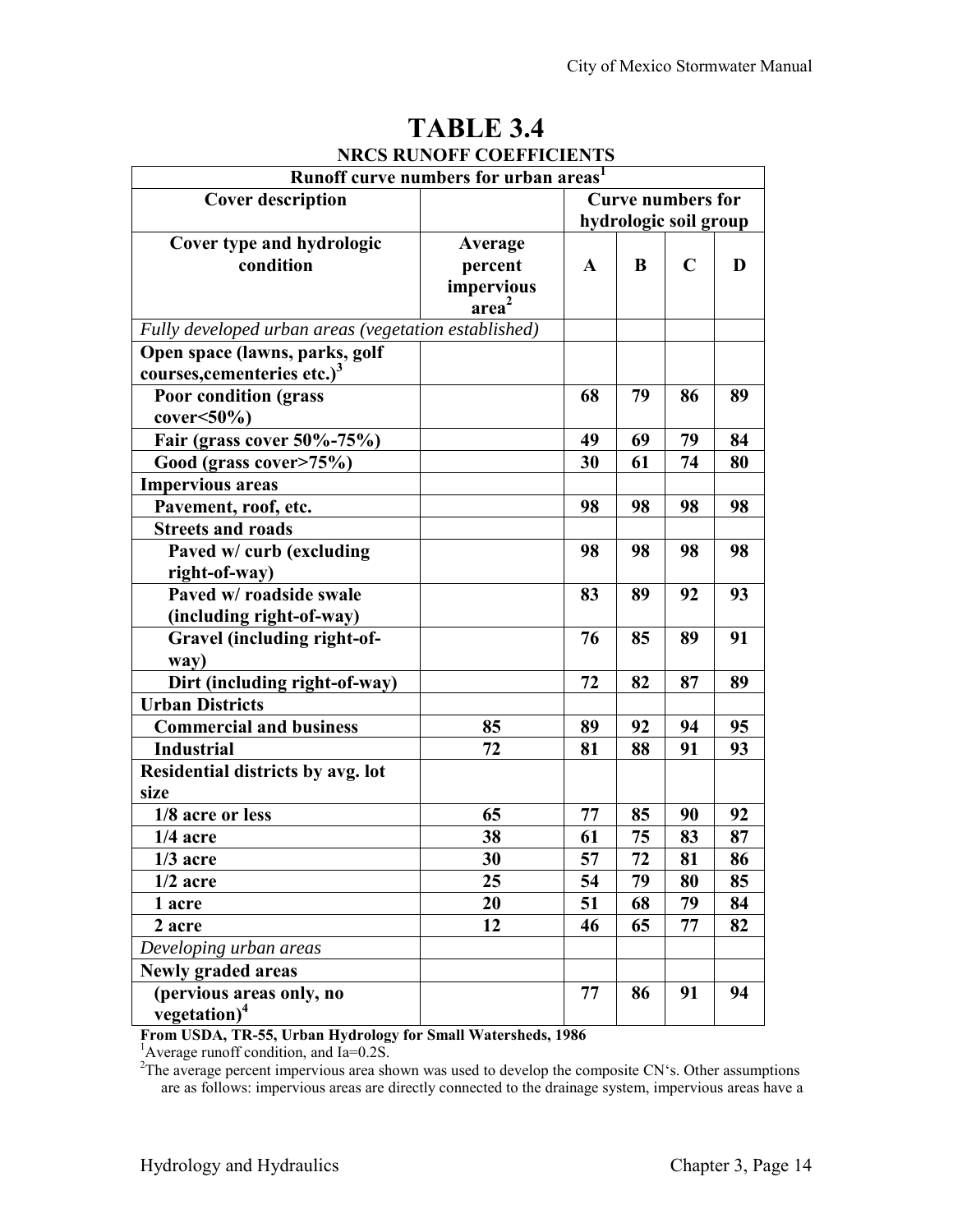CN of 98, and pervious are considered equivalent to open space in good hydrologic condition. CN's for other combination of conditions may be computed as shown in TR-55, 1986—Figure 2-3 or 2-4.

 ${}^{3}CN$ 's shown are equivalent to those of pasture. Composite DN's may be computed for other combinations of open space cover type.

<sup>4</sup>Composite CN<sup> $\cdot$ </sup>s to use for the design of temporary measures during grading and construction should be computed as shown in TR-55, 1986—Figure 2-3 or 2-4.

| Runoff curve numbers for undeveloped areas <sup>1</sup>                               |                                       |                       |    |                          |    |
|---------------------------------------------------------------------------------------|---------------------------------------|-----------------------|----|--------------------------|----|
|                                                                                       |                                       |                       |    | <b>Curve numbers for</b> |    |
|                                                                                       |                                       | hydrologic soil group |    |                          |    |
| <b>Cover description</b>                                                              | <b>Hydrologic</b><br><b>Condition</b> | $\mathbf{A}$          | B  | $\mathbf C$              | D  |
| Pasture, grassland or range-                                                          | Poor                                  | 68                    | 79 | 86                       | 89 |
| continuos grazing $2$                                                                 | Fair                                  | 49                    | 69 | 79                       | 84 |
|                                                                                       | Good                                  | 39                    | 61 | 74                       | 80 |
| <b>Meadow-continous grass,</b><br>protected from grazing,<br>generally mowed for hay. |                                       | 30                    | 58 | 71                       | 78 |
| Brush-brush/weed/grass mix with                                                       |                                       |                       |    |                          |    |
| brush the major element <sup>3</sup>                                                  | Poor                                  | 48                    | 67 | 77                       | 83 |
|                                                                                       | Fair                                  | 35                    | 56 | 70                       | 77 |
|                                                                                       | Good                                  | 30 <sup>4</sup>       | 48 | 65                       | 73 |
| <b>Woods-grass combination</b><br>(orchard or tree farm) <sup>5</sup>                 | Poor                                  | 57                    | 73 | 82                       | 86 |
|                                                                                       | Fair                                  | 43                    | 65 | 76                       | 82 |
|                                                                                       | Poor                                  | 32                    | 58 | 72                       | 79 |
|                                                                                       |                                       |                       |    |                          |    |
| Woods <sup>6</sup>                                                                    | Poor                                  | 45                    | 66 | 77                       | 83 |
|                                                                                       | Fair                                  | 36                    | 60 | 73                       | 79 |
|                                                                                       | Good                                  | 30 <sup>4</sup>       | 55 | 70                       | 77 |
| Farmsteads-buildings, lanes,<br>driveways, and surrounding lots                       |                                       | 59                    | 74 | 82                       | 86 |

<sup>1</sup>Average runoff condition, and  $I_a = 0.2$ S.

 $2$ Poor: <50% fround cover or heavily grazed with no mulch.

Fair: 50 to 75% ground cover and not heavily grazed.

Good: >75% ground cover and not heavily grazed.

3 Poor: <50% fround cover

Fair: 50 to 75% ground cover

Good: >75% ground cover

 $4$ Actual curve number is less than 30; use CN = 30 for runoff computations.

 $5CN's$  shown were computed for areas with 50% woods and 50% grass (pasture) cover. Other combinations of conditions may be computed from the CN's for woods and pasture.

<sup>6</sup>Poor: Forest litter, small trees, and brush are destroyed by heavy grazing or regular burning.

Fair: Woods are grazed but not burned, and some forest litter covers the soil.

Good: Woods are protected from grazing, and litter and brush adequately cover the soil.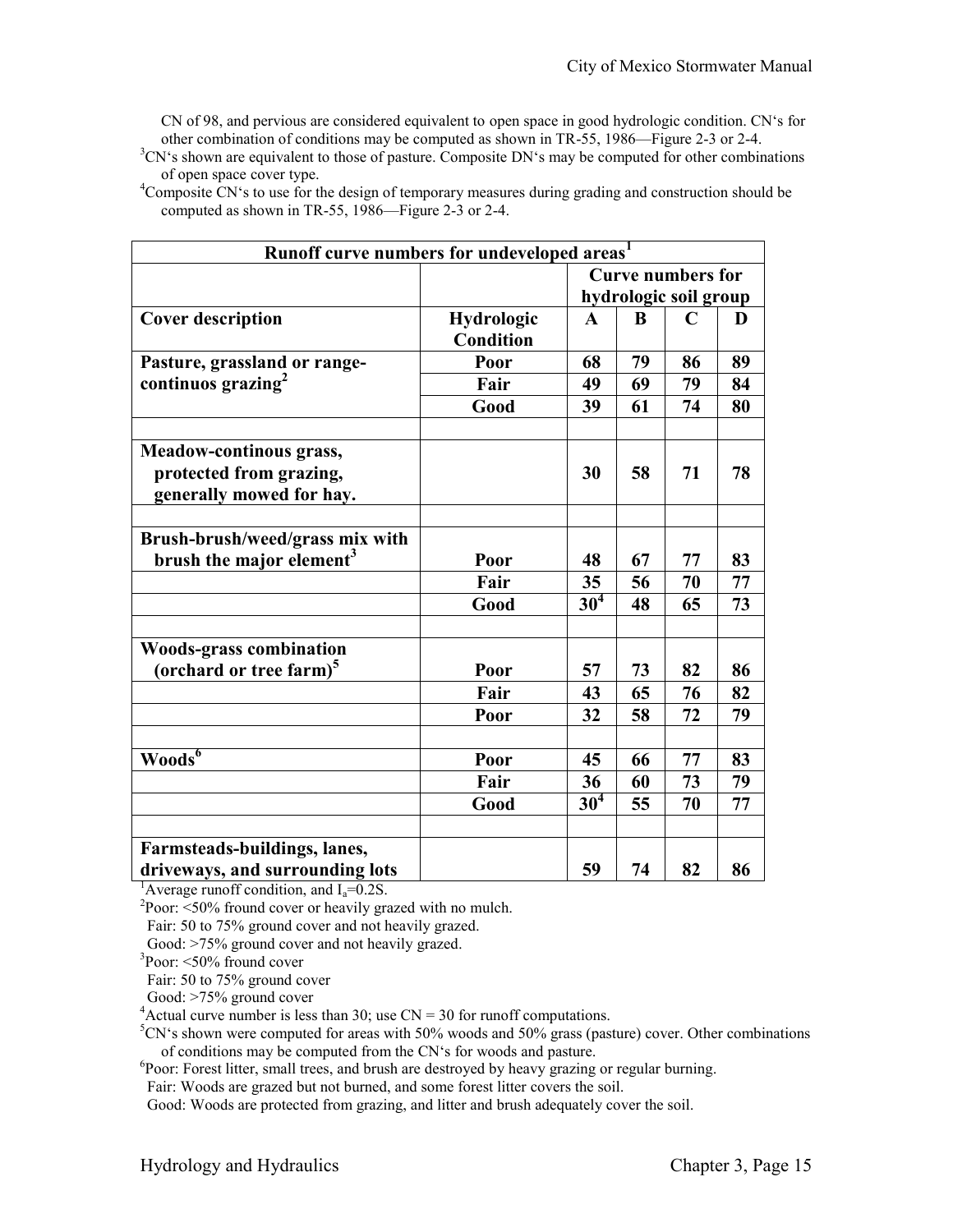$\mathcal{L}_{\mathcal{A}}$ 

| <b>TIME IN HOURS</b> | <b>ACCUMULATED RAINFALL IN PERCENT OF</b><br><b>24-HOUR RAINFALL</b> |
|----------------------|----------------------------------------------------------------------|
| 0.0                  | 0.0                                                                  |
| 2.0                  | 2.20                                                                 |
| 4.0                  | 4.80                                                                 |
| 6.0                  | 8.00                                                                 |
| 8.0                  | 12.00                                                                |
| 9.0                  | 14.70                                                                |
| 9.5                  | 16.30                                                                |
| 10.0                 | 18.10                                                                |
| 10.5                 | 20.40                                                                |
| 11.0                 | 23.50                                                                |
| 11.5                 | 28.30                                                                |
| 11.75                | 38.70                                                                |
| 12.0                 | 66.30                                                                |
| 12.5                 | 73.50                                                                |
| 13.0                 | 77.20                                                                |
| 13.5                 | 79.90                                                                |
| 14.0                 | 82.00                                                                |
| 16.0                 | 88.00                                                                |
| 20.0                 | 95.20                                                                |
| 24.0                 | 100.00                                                               |

#### **TABLE 3.5: NRCS (aka SCS) TYPE II RAINFALL DISTRIBUTION**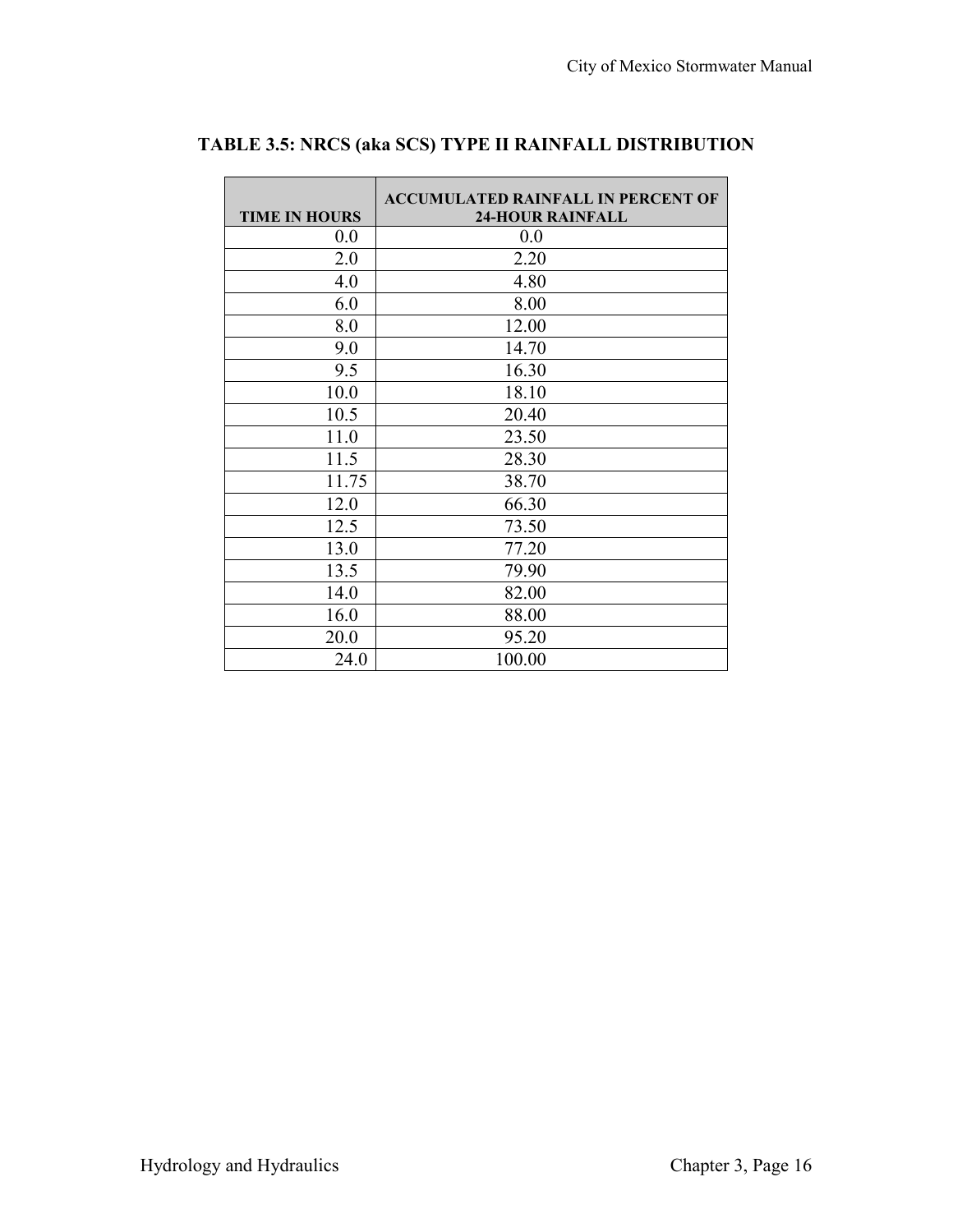| <b>DIRECTLY CONNECTED IMPERVIOUS AREAS (CLAYTOR AND SCHUELER 1996)</b> |                   |                          |              |              |               |  |
|------------------------------------------------------------------------|-------------------|--------------------------|--------------|--------------|---------------|--|
|                                                                        |                   | <b>Pitched roofs and</b> | <b>Small</b> |              |               |  |
|                                                                        | <b>Flat roofs</b> | large impervious         | impervious   |              |               |  |
|                                                                        | and large         | areas                    | areas and    | <b>Silty</b> | <b>Clayey</b> |  |
| Rainfall                                                               | unpaved           | (large parking)          | narrow       | soils        | soils HSG-    |  |
| (inches)                                                               | parking lots      | lots)                    | streets      | <b>HSG-B</b> | C and D       |  |
| 0.75                                                                   | 0.82              | 0.97                     | 0.66         | 0.11         | 0.20          |  |
| 1.00                                                                   | 0.84              | 0.97                     | 0.70         | 0.11         | 0.21          |  |
| 1.25                                                                   | 0.86              | 0.98                     | 0.74         | 0.13         | 0.22          |  |
| 1.30                                                                   | 0.86              | 0.98                     | 0.74         | 0.13         | 0.22          |  |
| 1.50                                                                   | 0.88              | 0.99                     | 0.77         | 0.15         | 0.24          |  |

# **TABLE 3.6 VOLUMETRIC COEFFICIENTS FOR URBAN RUNOFF FOR**

#### **TABLE 3.7 REDUCTION FACTORS TO VOLUMETRIC RUNOFF COEFFICIENTS FOR DISCONNECTED IMPERVIOUS SURFACES (CLAYTOR AND SCHUELER 1996)**

|          |                 |                     | Medium-to-high- |                    |
|----------|-----------------|---------------------|-----------------|--------------------|
|          | <b>Strip</b>    | Medium-to-high-     | density         |                    |
| Rainfall | commercial and  | density residential | residential     | <b>Low-density</b> |
| (inches) | shopping center | with paved alleys   | without alleys  | residential        |
| 0.75     | 0.99            | 0.27                | 0.21            | 0.20               |
| 1.00     | 0.99            | 0.38                | 0.22            | 0.21               |
| 1.25     | 0.99            | 0.48                | 0.22            | 0.22               |
| 1.30     | 0.99            | 0.50                | 0.22            | 0.22               |
| 1.50     | 0.99            | 0.59                | 024             | 0.24               |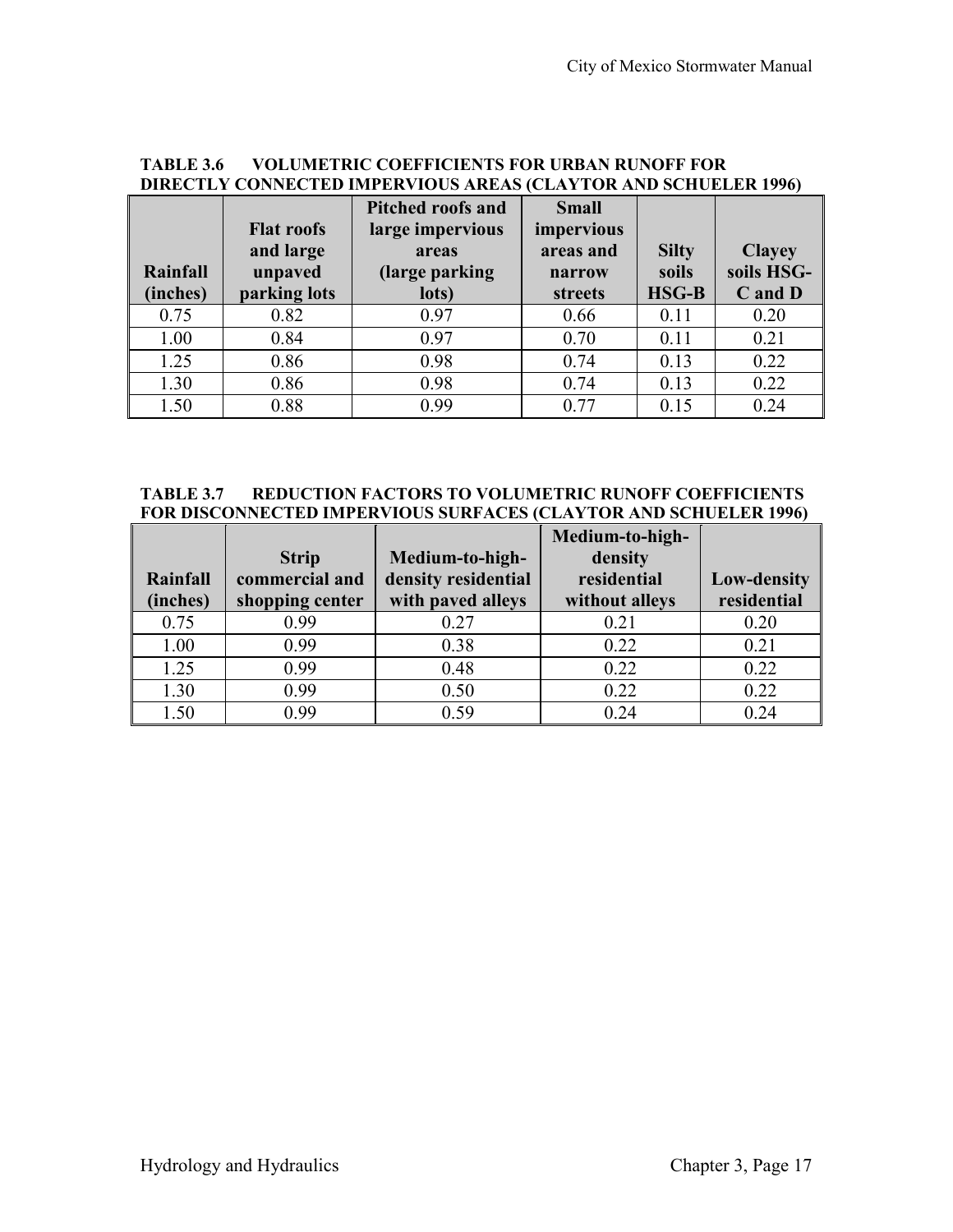| Curve         | Ia    | Curve         | Ia    |
|---------------|-------|---------------|-------|
| <b>Number</b> | (in.) | <b>Number</b> | (in.) |
| 61            | 1.279 | 78            | 0.564 |
| 62            | 1.226 | 79            | 0.532 |
| 63            | 1.175 | 80            | 0.500 |
| 64            | 1.125 | 81            | 0.469 |
| 65            | 1.077 | 82            | 0.439 |
| 66            | 1.030 | 83            | 0.410 |
| 67            | 0.985 | 84            | 0.381 |
| 68            | 0.941 | 85            | 0.353 |
| 69            | 0.899 | 86            | 0.326 |
| 70            | 0.857 | 87            | 0.299 |
| 71            | 0.817 | 88            | 0.273 |
| 72            | 0.778 | 89            | 0.247 |
| 73            | 0.740 | 90            | 0.222 |
| 74            | 0.703 | 91            | 0.198 |
| 75            | 0.667 | 92            | 0.174 |
| 76            | 0.632 | 93            | 0.151 |
| 77            | 0.597 | 94            | 0.128 |

**TABLE 3.8 Initial Abstraction (Ia) VALUES FOR VARIOUS CURVE NUMBERS**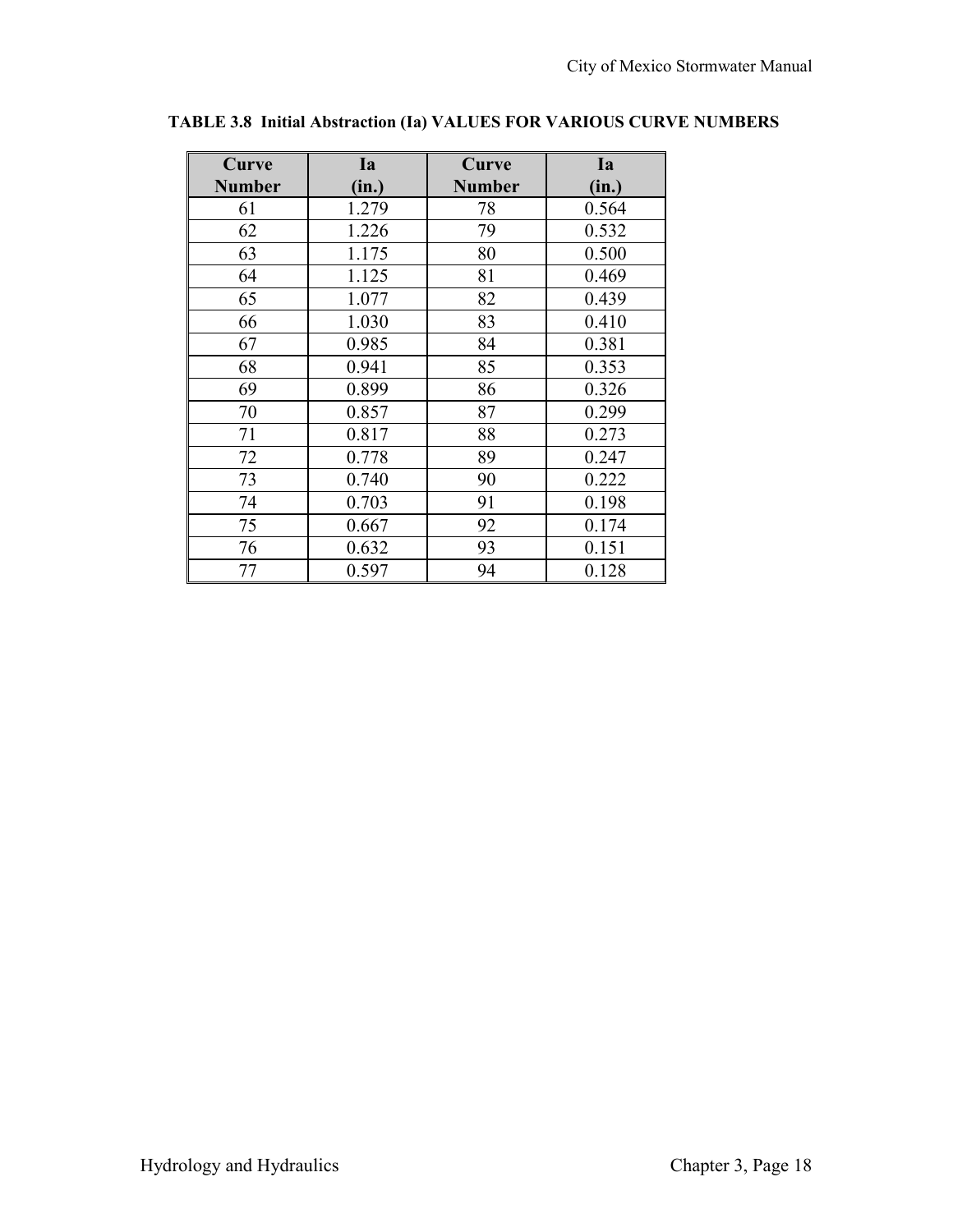# Table 3.9 MANNING'S ROUGHNESS COEFFICIENT

## **Type of Channel**

 $\mathbf{n}$ 

| <b>Closed Conduits</b>                         |  |
|------------------------------------------------|--|
|                                                |  |
|                                                |  |
| Corrugated Metal Pipe (CMPs):                  |  |
|                                                |  |
|                                                |  |
|                                                |  |
|                                                |  |
|                                                |  |
|                                                |  |
|                                                |  |
|                                                |  |
| Open Channels (Lined)                          |  |
|                                                |  |
| Concrete                                       |  |
|                                                |  |
|                                                |  |
|                                                |  |
| Concrete, bottom float finished, with sides of |  |
|                                                |  |
|                                                |  |
|                                                |  |
|                                                |  |
| Gravel bottom, side of                         |  |
|                                                |  |
|                                                |  |
|                                                |  |
|                                                |  |
|                                                |  |
| Open Channels (Unlined) Excavated or Dredged   |  |
|                                                |  |
|                                                |  |
|                                                |  |
| Natural Stream                                 |  |
|                                                |  |
|                                                |  |
| <b>Flood Plains</b>                            |  |
|                                                |  |
|                                                |  |
|                                                |  |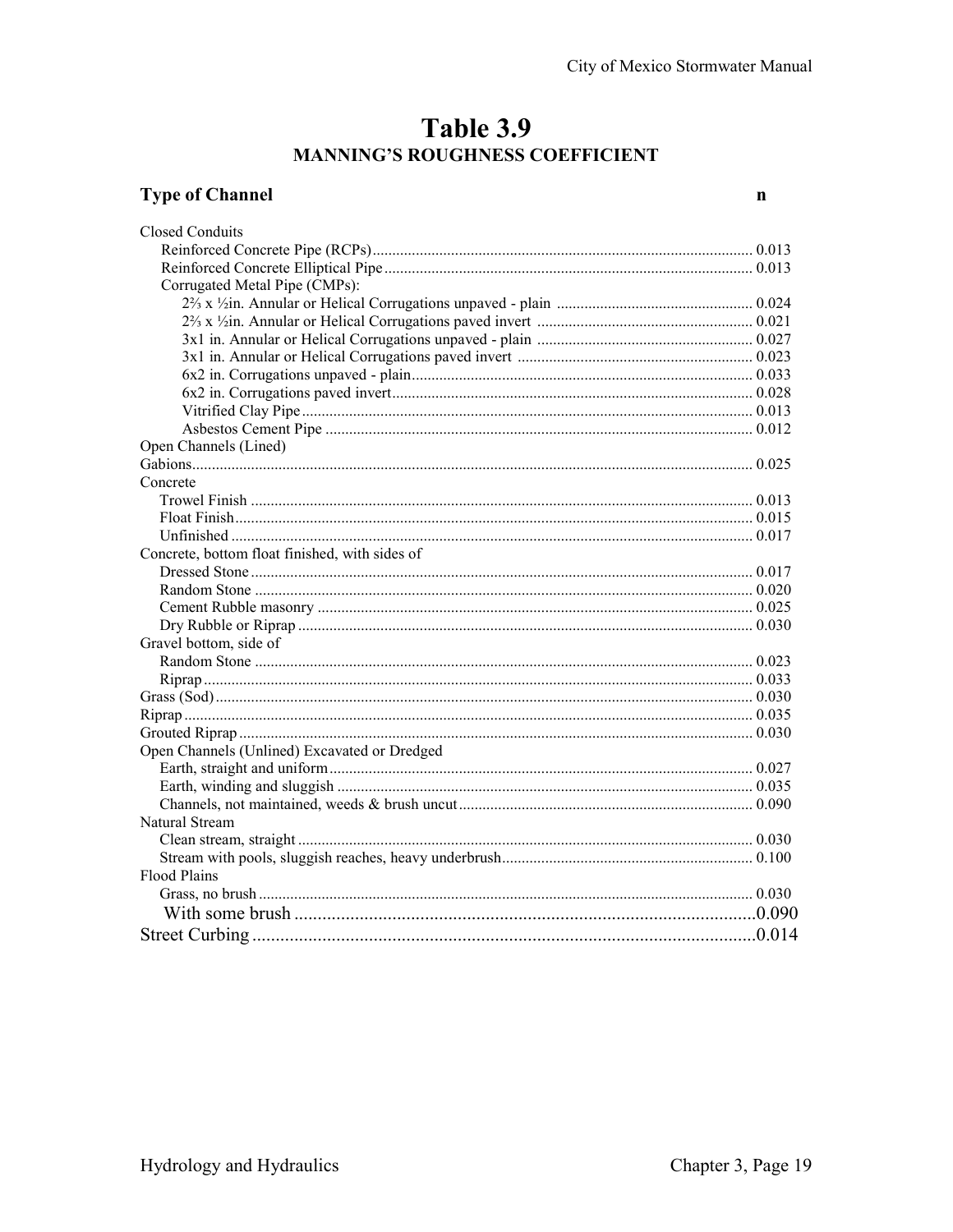# **Table 3.10 HEAD LOSS (so-called minor loss) COEFFICIENT k**

| <b>Condition</b> $\left( Loss = k \frac{v^2}{2g} \right)$                       | k |
|---------------------------------------------------------------------------------|---|
| Manhole, junction boxes and inlets with shaped inverts*:                        |   |
|                                                                                 |   |
|                                                                                 |   |
|                                                                                 |   |
|                                                                                 |   |
|                                                                                 |   |
|                                                                                 |   |
| <b>Culvert inlets:</b>                                                          |   |
| <b>Pipe, Concrete</b>                                                           |   |
|                                                                                 |   |
|                                                                                 |   |
| Headwall or headwall and wingwalls                                              |   |
|                                                                                 |   |
|                                                                                 |   |
|                                                                                 |   |
|                                                                                 |   |
|                                                                                 |   |
|                                                                                 |   |
| Pipe, or Pipe-Arch, Corrugated Metal                                            |   |
|                                                                                 |   |
|                                                                                 |   |
|                                                                                 |   |
|                                                                                 |   |
|                                                                                 |   |
|                                                                                 |   |
| <b>Box, Reinforced Concrete</b>                                                 |   |
| Headwall parallel to embankment (no wingwalls)                                  |   |
|                                                                                 |   |
| Rounded on 3 edges to radius of 1/12 barrel dim. or beveled edges on 3 sides0.2 |   |
| Wingwalls at 30° to 75° to barrel                                               |   |
|                                                                                 |   |
| Crown edge rounded to radius of 1/12 barrel dimension or beveled top edge0.2    |   |
|                                                                                 |   |
|                                                                                 |   |
|                                                                                 |   |
|                                                                                 |   |

**\*Note:** When 50 percent or more of the discharge enters the structure from the surface,  $\pm$ " shall be 1.0.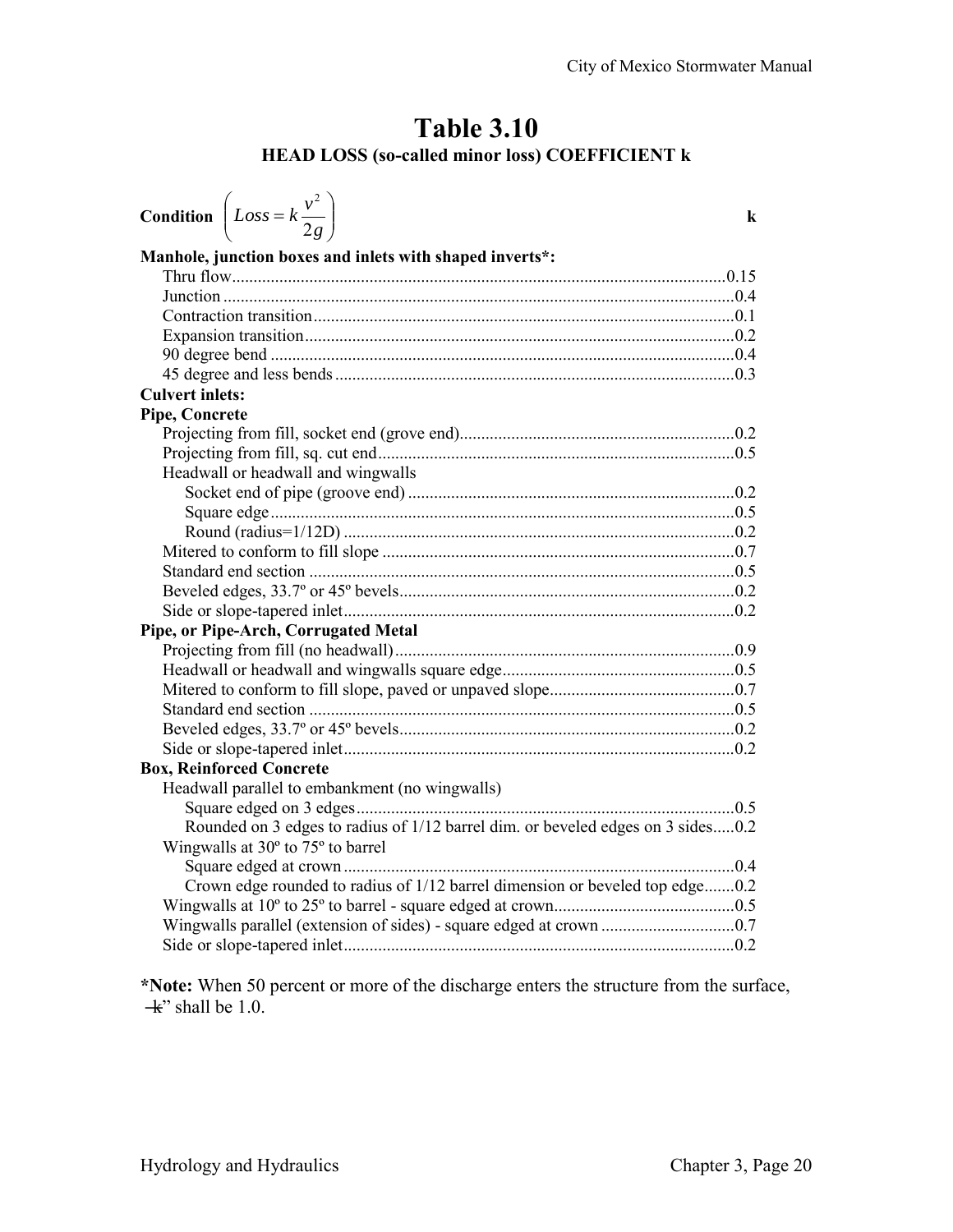# **Figure 3.1: RAINFALL/INTENSITY/DURATION FREQUENCY CURVES**